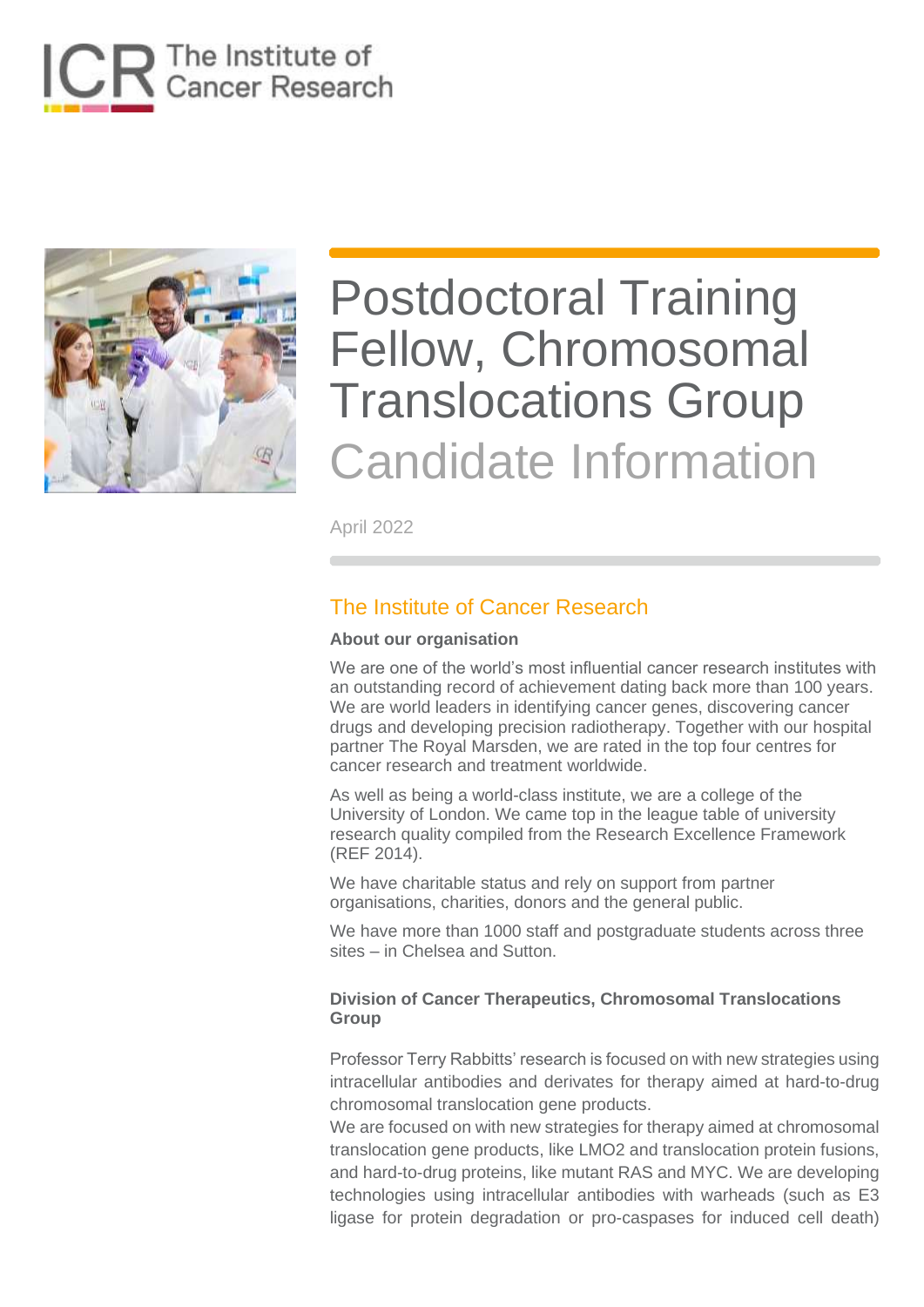together with methods to allow systemic delivery of these protein macromolecules (designated macrodrugs). Our work has also recently shown that the binding sites of singe domain intracellular antibodies to the target protein (the paratope-epitope interaction region) can used to select small molecule compounds that act as surrogates of the antibody for drug discovery.

The long term goal is creation of generic strategies for deploying intracellular antibodies are drugs per se and for using intracellular antibodies in small molecule drug discovery programmes. In particular, this work is aimed at allowing the many chromosomal translocation fusion proteins, found in blood cancers, in sarcomas and in carcinomas, to be used as drug targets in cancer treatment.

Our research is multi-disciplinary, integrating molecular and cellular biology, intracellular antibody design, chemical biology and structural biology.

Our mission is to make the discoveries that defeat cancer.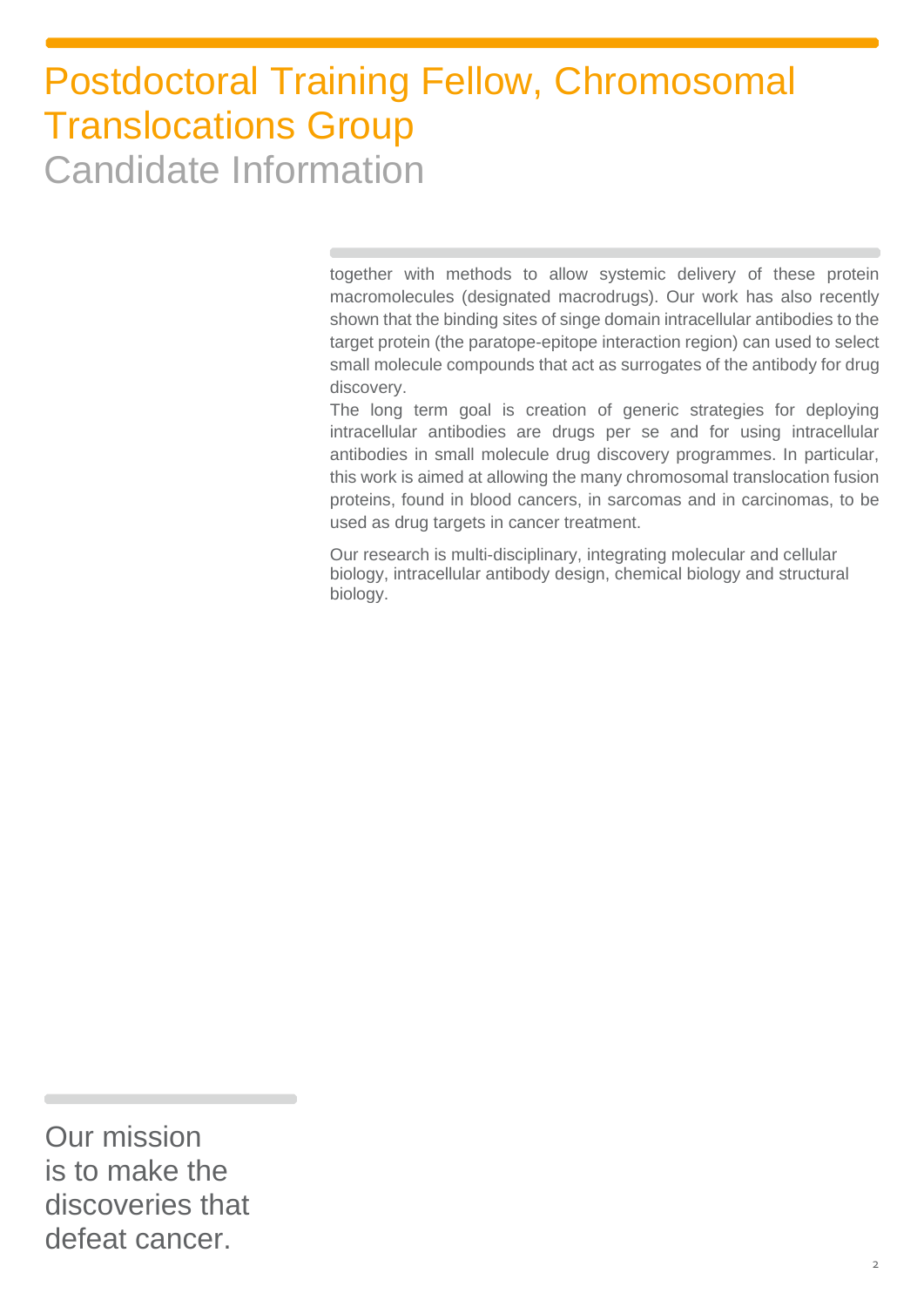## Our values

The ICR has a highly skilled and committed workforce, with a wide variety of roles, each requiring different skills. But whether you work as a researcher, or work as part of our corporate team, your work and behaviour is underpinned by these six values. They are what bring us together as one team - as 'One ICR'.



#### **Pursuing excellence**

We aspire to excellence in everything we do, and aim to be leaders in our field.



#### **Acting with Integrity**

We promote an open and honest environment that gives credit and acknowledges mistakes, so that our actions stand up to scrutiny.



#### **Valuing all our people**

We value the contribution of all our people, help them reach their full potential, and treat everyone with kindness and respect.



### **Working together**

We collaborate with colleagues and partners to bring together different skills, resources and perspectives.



#### **Leading innovation**

We do things differently in ways that no one else has done before, and share the expertise and learning we gain.



### **Making a difference**

We all play our part, doing a little bit more, a little bit better, to help improve the lives of people with cancer.

## "

*Our values set out how each of us at the ICR, works together to meet our mission – to make the discoveries that defeat cancer. They summarise our desired behaviours, attitudes and culture – how we value one another and how we take pride in the work we do, to deliver impact for people with cancer and their loved ones."*

**Professor Kristian Helin Chief Executive**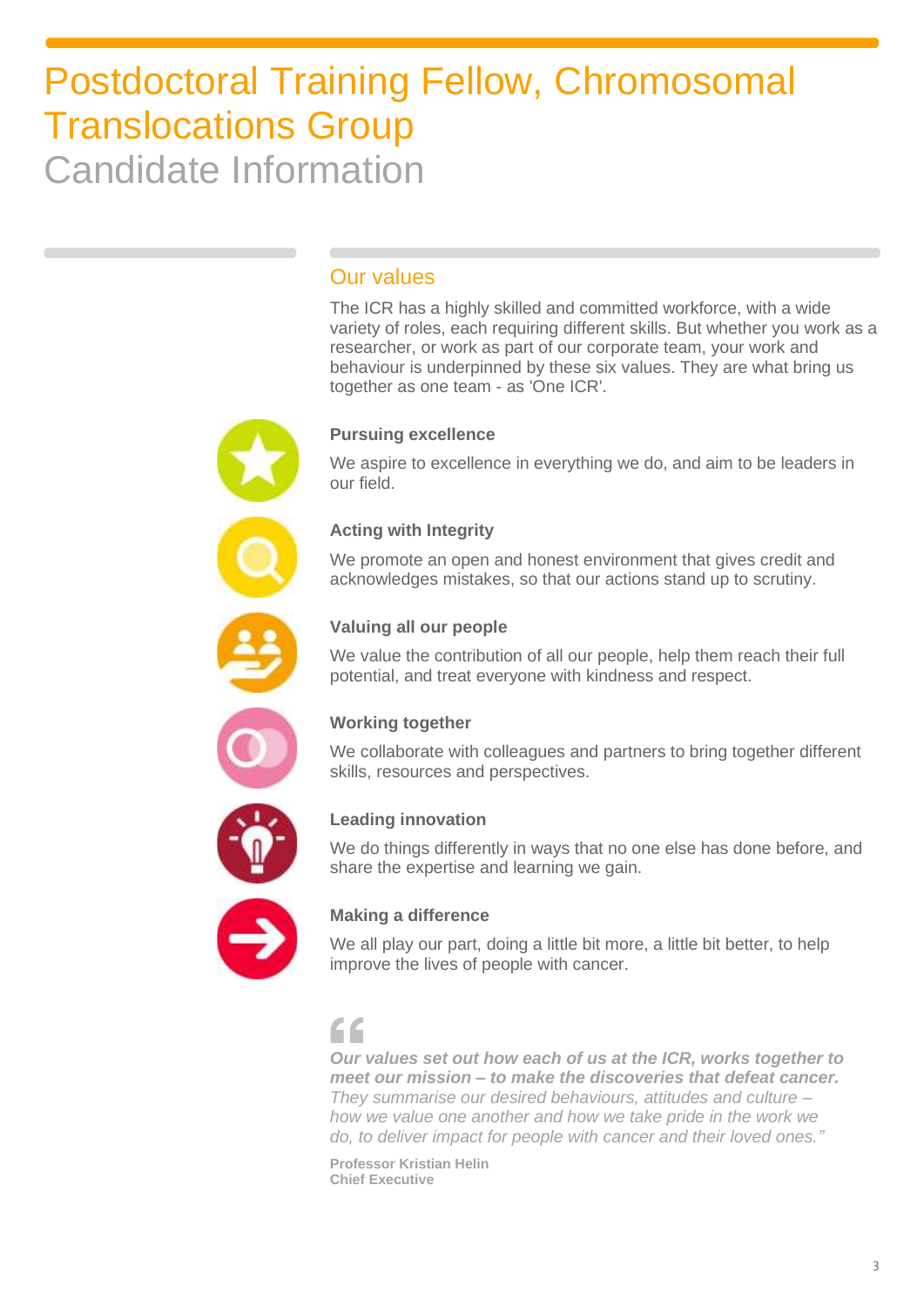| Job<br>description |                             | <b>Department / division:</b> Division of Cancer Therapeutics<br>Pay grade / staff group: Postdoctoral Training Fellow |
|--------------------|-----------------------------|------------------------------------------------------------------------------------------------------------------------|
|                    | <b>Hours / duration:</b>    | Full time (35 hours per week), Monday to<br>Friday. Fixed term contract till 2 August<br>2023                          |
|                    | <b>Reports to:</b>          | <b>Professor Terry Rabbitts</b>                                                                                        |
|                    | Main purpose of the<br>job: | The role is to develop new mRNA delivery<br>nanocarriers for application of biodegraders<br>in blood cancer treatment  |

#### **Duties and responsibilities:**

Work with and develop new lipid or polymer-based nanoparticles as delivery vehicles for nucleic acids encoding inhibitory intracellular antibody biodegraders

Perform cell-based and in vivo assays for the delivery of nanoparticles to cells using antibody-conjugated nanoparticles for cell-surface receptor-dependent endocytosis

Prepare reports of results for oral or written presentations at internal and external meetings and for publication in scientific journals or patents

Ensure that work conforms to the requirements of COSHH, Local Rules for Health and Safety, Home Office regulations and other Codes of Practice as required by the ICR Safety Policy

Work and communicate effectively with other members of the Team, and external collaborators

### Workforce Agreement for Postdoctoral Training Fellows

The ICR has a workforce agreement stating that Postdoctoral Training Fellows can only be employed for up to 7 years as PDTF at the ICR, providing total postdoctoral experience (including previous employment at this level elsewhere) does not exceed 10 years

### General

All staff must ensure that they familiarise themselves with and adhere to any ICR policies that are relevant to their work and that all personal and sensitive personal data is treated with the utmost confidentiality and in line with the General Data Protection Regulations

Any other duties that are consistent with the nature and grade of the post that may be required.

To work in accordance with the ICR's Values.

To promote a safe, healthy and fair environment for people to work, where bullying and harassment will not be tolerated.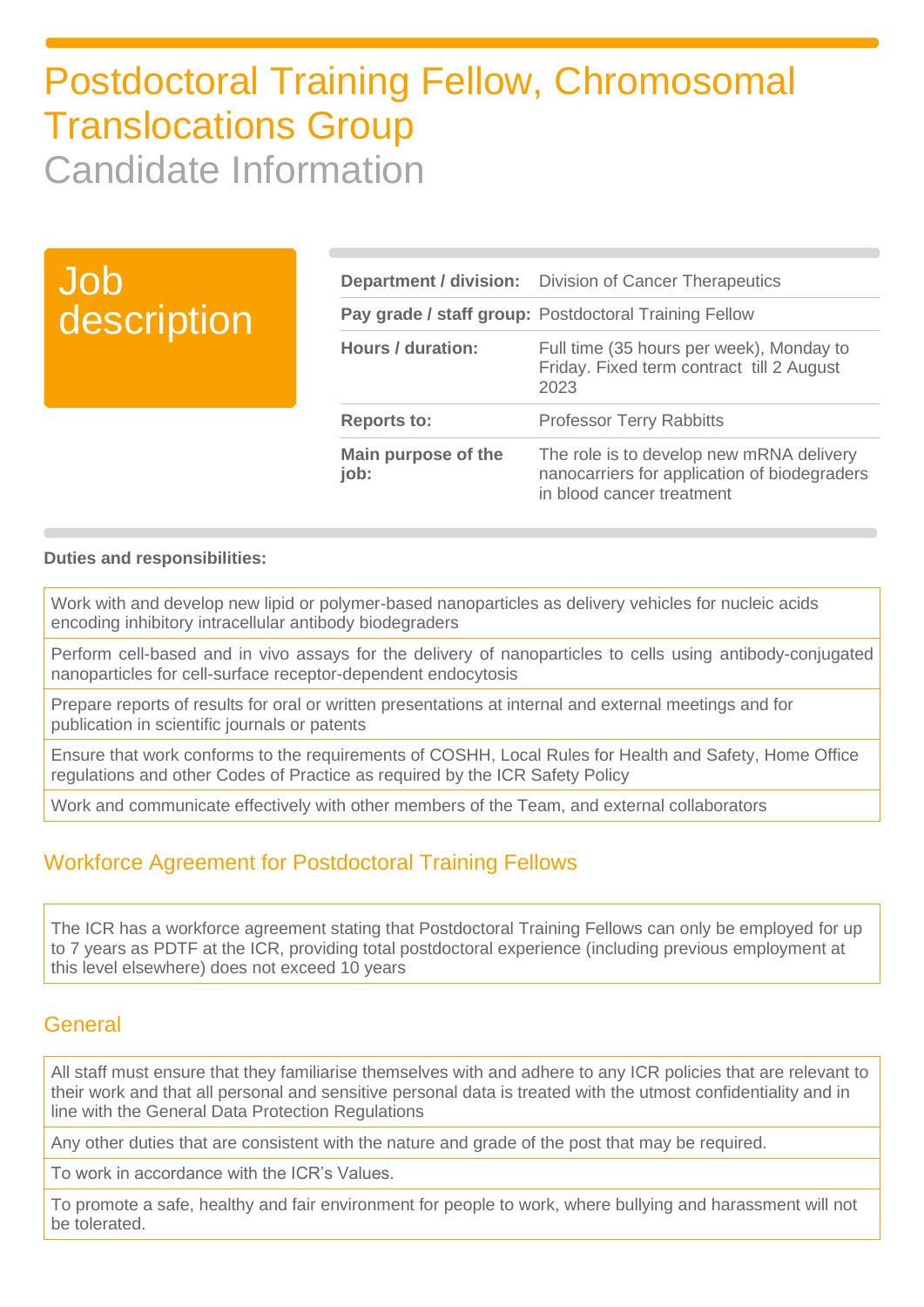## Person specification

## Education and Knowledge

| Strong knowledge of nanoparticle chemistry and biology                                                                                                                                                                                              |   |
|-----------------------------------------------------------------------------------------------------------------------------------------------------------------------------------------------------------------------------------------------------|---|
| PhD (or equivalent) in molecular and cell biology or chemistry<br>(as a minimum requirement candidates must have submitted their<br>thesis by the start date of their employment and awarded their PhD<br>within the six month probationary period) |   |
| Strong knowledge of chromosomal translocations in cancer                                                                                                                                                                                            | F |
| Deep knowledge of molecular immunology                                                                                                                                                                                                              |   |

## **Skills**

| Lipid nanoparticle assembly & analysis                                                     |   |
|--------------------------------------------------------------------------------------------|---|
| Polymer nanoparticle assembly & analysis                                                   | E |
| Nanoparticle analysis methods (including DLS, scanning and transmission EM)                | E |
| In vitro mRNA synthesis                                                                    | Е |
| Recombinant antibody expression & purification                                             | Е |
| Mammalian tissue culture                                                                   | Е |
| Skill set to include molecular cloning, western blot, qPCR, ELISA, IHC, immunofluorescence | E |
| Sortase technology                                                                         | Е |
| Systemic delivery protocols in pre-clinical models                                         | D |
| NMR, X-ray diffraction                                                                     | D |

### **Experience**

| Experience of nanoparticle production                                                                                    |   |
|--------------------------------------------------------------------------------------------------------------------------|---|
| Experience of nanoparticle surface modification, such as pegylation and ligand attachment including<br>antibody coupling | Е |
| Experience with flow cytometry and cell sorting                                                                          | Е |
| Experience with viral infection methods for mammalian cells                                                              | Е |
| Experience with writing manuscripts and grant applications to the highest levels                                         | Е |
| Experience with organic chemistry synthesis                                                                              | D |
| <b>HO Personal Licence</b>                                                                                               | D |
| Proven publication record in high impact peer-reviewed journals                                                          | D |